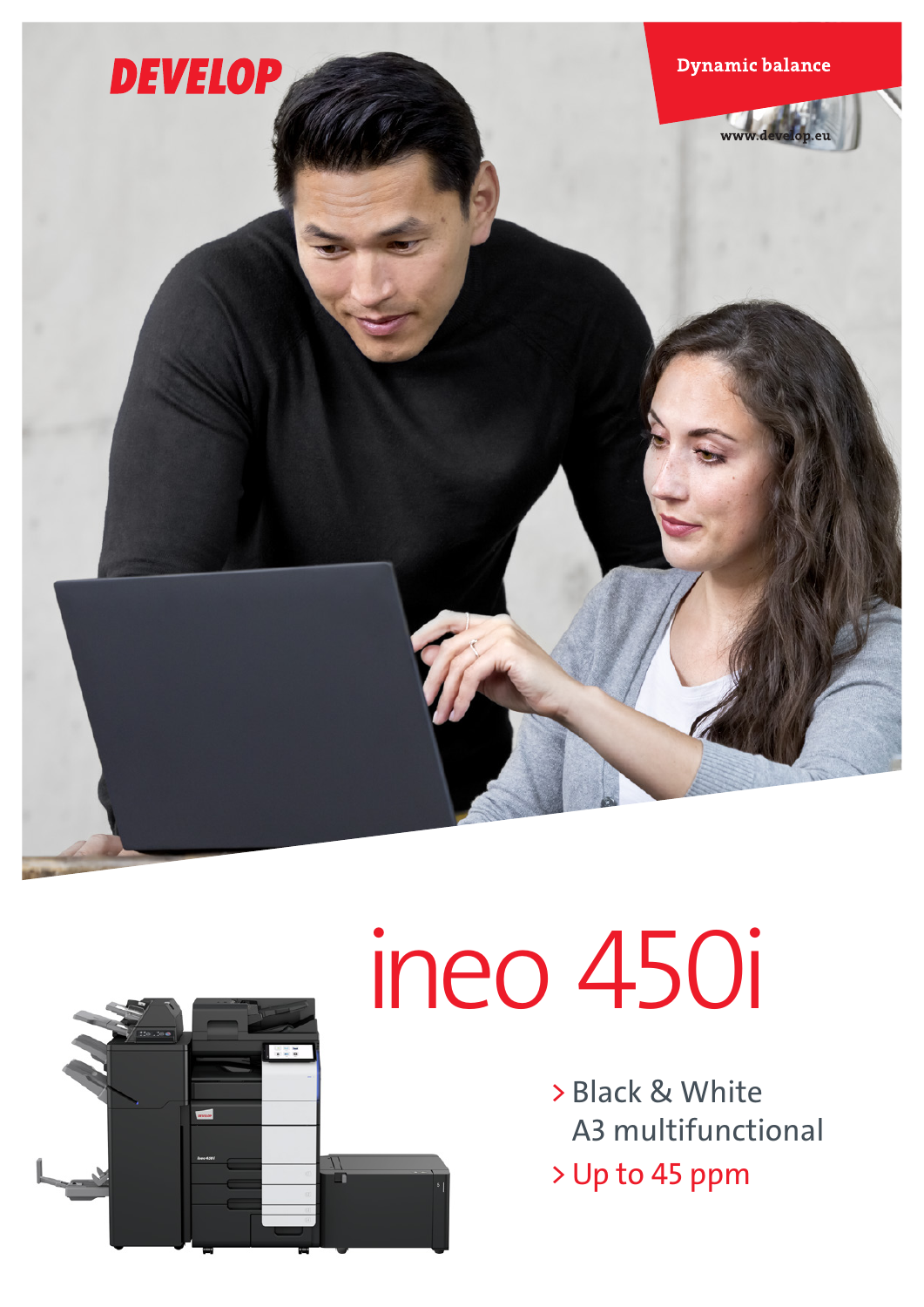#### Option diagram







Finishing functionalities



stapling



(offline)

Two-point stapling

Two-hole punching Four-hole Corner Corner Two-point Two-hole Four-hole Duplex Combined Half-fold

 $\ddot{\bullet}$ 

Duplex Combined









Offset Z-fold

insertion,

Banner printing

punching

mixplex/ mixmedia

report

Sheet Letterfold Booklet

sorting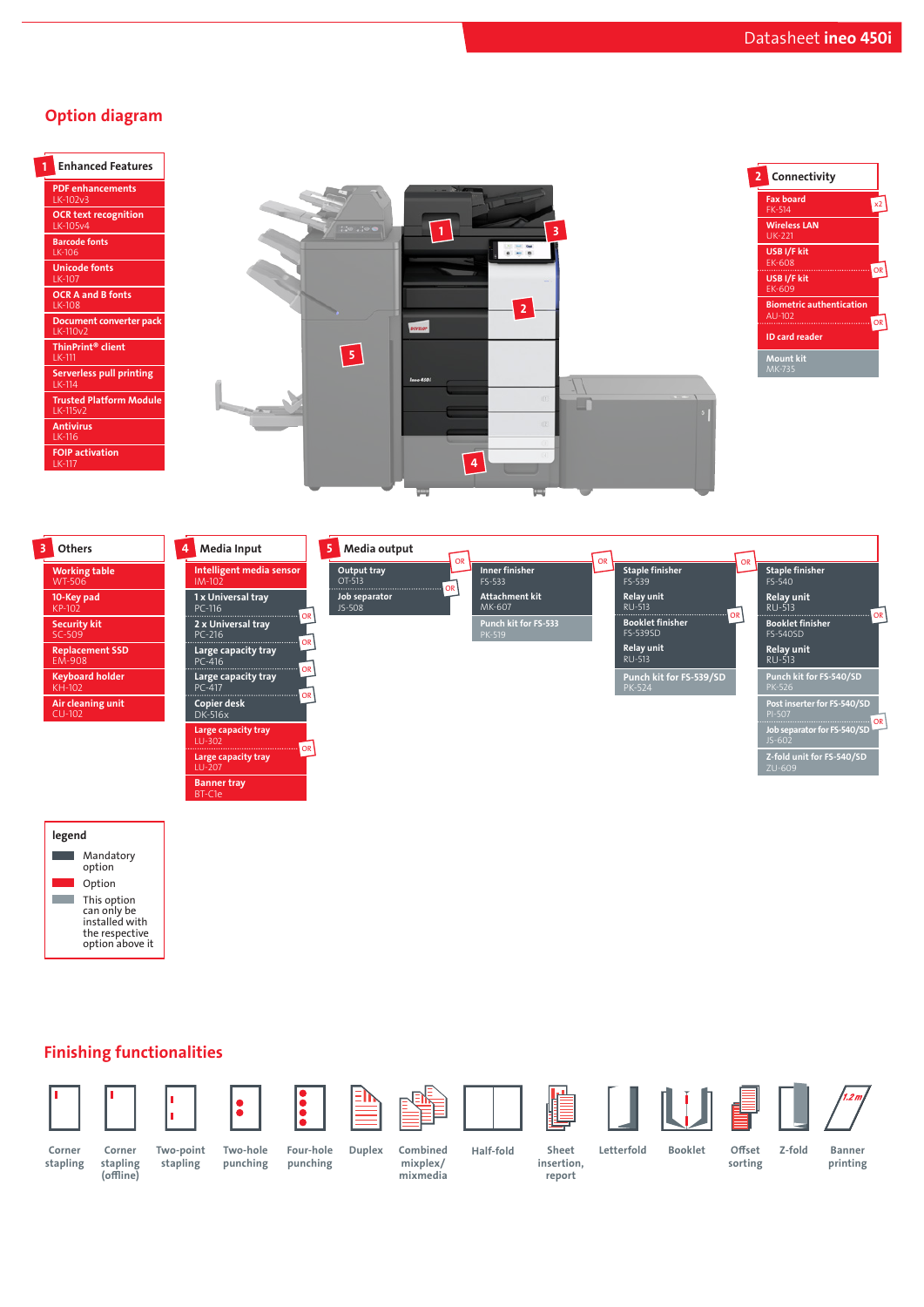## **Description**

#### ENHANCED FEATURES

| LK-102v3 PDF enhancements          | PDF/A(1b), PDF encryption, digital signature                   |
|------------------------------------|----------------------------------------------------------------|
| LK-105v4 OCR text recognition      | Searchable PDF and PPTX                                        |
| <b>LK-106 Barcode fonts</b>        | Supports native barcode printing                               |
| <b>LK-107 Unicode fonts</b>        | Supports native Unicode printing                               |
| LK-108 OCR A and B fonts           | Supports native OCR A and B font printing                      |
| <b>LK-110v2 Document converter</b> | Generates various file formats incl. DOCX, XLSX                |
| pack                               | and PDF/A                                                      |
| LK-111 ThinPrint® client           | Print data compression for reduced network impact              |
| LK-114 Serverless pull printing    | Secure and Follow Me printing solution requiring               |
|                                    | no server application                                          |
| <b>LK-115v2 Trusted Platform</b>   | Trusted Platform Module for protection of data                 |
| Module                             | encryption and decryption                                      |
| <b>LK-116 Antivirus</b>            | Bitdefender <sup>®</sup> antivirus provides real time scanning |
|                                    | of all incoming and outgoing data                              |
| <b>LK-117 FOIP activation</b>      | Fax over IP networks (T.38), requires fax kit                  |
|                                    |                                                                |

#### CONNECTIVITY

| FK-514 Fax board           | Super G3 fax, digital fax functionality         |
|----------------------------|-------------------------------------------------|
| <b>UK-221 Wireless LAN</b> | Wireless LAN and wireless LAN Access Point Mode |
| EK-608 USB I/F kit         | USB keyboard connection                         |
| EK-609 USB I/F kit         | USB keyboard connection; Bluetooth              |
| <b>AU-102 Biometric</b>    | Finger vein scanner                             |
| authentication             |                                                 |
| ID card reader             | Various ID card technologies                    |
| MK-735 Mount kit           | Installation kit for ID card reader             |

#### **OTHERS**

| UINERS                          |                                                  |
|---------------------------------|--------------------------------------------------|
| WT-506 Working table            | Authentication device placement                  |
| KP-102 10-Key pad               | For use instead of touchscreen                   |
| SC-509 Security kit             | Copy guard function                              |
| <b>EM-908 Replacement SSD</b>   | 1TB SSD to increase storage space                |
| KH-102 Keyboard holder          | To place USB keyboard                            |
| <b>CU-102 Air cleaning unit</b> | Improving indoor air quality by reduced emission |
|                                 |                                                  |

| Media Input                      |                                                      |
|----------------------------------|------------------------------------------------------|
| IM-102 Intelligent media         | Autodetects paper weight and type                    |
| sensor                           |                                                      |
| PC-116 1x Universal tray         | 500 sheets, A5-A3, 52-256 g/m <sup>2</sup>           |
| PC-216 2x Universal tray         | 2x 500 sheets, A5-A3, 52-256 g/m <sup>2</sup>        |
| PC-416 Large capacity tray       | 2,500 sheets, A4, 52-256 g/m <sup>2</sup>            |
| PC-417 Large capacity tray       | 1,500 + 1,000 sheets, A5-A4, 52-256 g/m <sup>2</sup> |
| LU-302 Large capacity tray       | 3,000 sheets, A4, 52-256 g/m <sup>2</sup>            |
| LU-207 Large capacity tray       | 2,500 sheets, A4-SRA3, 52-256 g/m <sup>2</sup>       |
| <b>BT-C1e Banner tray</b>        | Multipage banner feeding                             |
| DK-516x Copier desk              | Provides storage space for print media and other     |
|                                  | materials                                            |
|                                  |                                                      |
| <b>MEDIA OUTPUT</b>              |                                                      |
| OT-513 Output tray               | Output tray used instead of finisher                 |
| JS-508 Job separator             | Separation of fax output; etc.                       |
| FS-533 Inner finisher            | 50-sheet stapling, 500 sheets max. output            |
| MK-607 Attachment kit            | For FS-533 installation                              |
| PK-519 Punch kit for FS-533      | 2/4 hole punching, autoswitching                     |
| FS-539 Staple finisher           | 50 sheets stapling; 3,200 sheets max. output         |
| <b>FS-539SD Booklet finisher</b> | 50 sheets stapling; 20 sheets booklet finisher;      |
|                                  | 2,200 sheets max. output                             |
|                                  |                                                      |

| FS-539SD Booklet finisher       | 50 sheets stapling; 20 sheets booklet finisher;  |
|---------------------------------|--------------------------------------------------|
|                                 | 2,200 sheets max. output                         |
| PK-524 Punch kit for FS-539/SD  | 2/4 hole punching; autoswitching                 |
| FS-540 Staple finisher          | 100 sheets stapling; 3,200 sheets max. output    |
| FS-540SD Booklet finisher       | 100 sheets stapling; 20 sheets booklet finisher; |
|                                 | 2,700 sheets max. output                         |
| PK-526 Punch kit for FS-540/SD  | 2/4 hole punching; autoswitching                 |
| RU-513 Relay unit               | For FS-539/SD or FS-540/SD installation          |
| JS-602 Job separator for        | Separation of fax output; etc.                   |
| FS-540/SD                       |                                                  |
| <b>PI-507 Post inserter for</b> | Cover insertion; post finishing                  |
| FS-540/SD                       |                                                  |
| ZU-609 Z-fold unit for          | Z-fold for A3 prints                             |
| FS-540/SD                       |                                                  |

### Technical specifications

#### System Specifications

| System speed A4                  | Up to 45 ppm                                               |
|----------------------------------|------------------------------------------------------------|
| System speed A3                  | Up to 22 ppm                                               |
| Autoduplex speed A4              | Up to 45 ppm                                               |
| 1st page out time A4             | 3.8 sec.                                                   |
| Warm-up time                     | Approx. 15 sec. <sup>1</sup>                               |
| Imaging technology               | Laser                                                      |
| <b>Toner technology</b>          | HD polymerised toner                                       |
| Panel size/resolution            | 10.1" / 1024 x 600                                         |
| System memory                    | 8,192 MB (standard/max)                                    |
| System hard drive                | 256 GB SSD (standard) / 1TB SSD (optional)                 |
| Interface                        | 10/100/1,000-Base-T Ethernet; USB 2.0;                     |
|                                  | Wi-Fi 802.11 b/g/n/ac (optional)                           |
| Network protocols                | TCP/IP (IPv4 / IPv6); SMB; LPD; IPP; SNMP; HTTP(S)         |
| <b>Automatic document feeder</b> | Up to 300 originals; A6-A3; 35-210 g/m <sup>2</sup> ;      |
|                                  | Dualscan ADF                                               |
| <b>ADF double feed detection</b> | Standard                                                   |
| Printable paper size             | A6-SRA3; customized paper sizes,                           |
|                                  | banner paper max. 1,200 x 297 mm                           |
| Printable paper weight           | 52-300 g/m <sup>2</sup>                                    |
| Paper input capacity             | 1,150 sheets / 6,650 sheets (standard/max)                 |
| Paper tray input (standard)      | 1x 500; A6-A3; custom sizes; 52-256 g/m <sup>2</sup>       |
|                                  | 1x 500; A5-SRA3; custom sizes; 52-256 g/m <sup>2</sup>     |
| Paper tray input (optional)      | 1x 500 sheets; A5-A3; 52-256 g/m <sup>2</sup>              |
|                                  | 2x 500 sheets; A5-A3; 52-256 g/m <sup>2</sup>              |
|                                  | 1x 2,500 sheets; A4; 52-256 g/m <sup>2</sup>               |
|                                  | 1x 1,500 + 1x 1,000 sheets; A5-A4; 52-256 g/m <sup>2</sup> |

#### System Specifications

| Large capacity tray (optional) | 1x 3,000; A4; 52-256 g/m <sup>2</sup>                    |
|--------------------------------|----------------------------------------------------------|
|                                | 1x 2,500; A4-SRA3; custom sizes; 52-256 g/m <sup>2</sup> |
| <b>Manual bypass</b>           | 150 sheets; A6-SRA3; custom sizes, banner;               |
|                                | $60 - 300$ g/m <sup>2</sup>                              |
| Finishing modes (optional)     | Offset; Group; Sort; Staple; Staple (offline); Punch;    |
|                                | Half-fold; Letter-fold; Booklet; Post insertion; Z-fold  |
| <b>Automatic duplexing</b>     | A6-SRA3; 52-256 g/m <sup>2</sup>                         |
| Output capacity                | Up to 250 sheets / up to 3,300 sheets                    |
|                                | (standard/max)                                           |
| <b>Stapling</b>                | Max, 100 sheets or 98 sheets + 2 cover sheets            |
|                                | (up to 300 g/m <sup>2</sup> )                            |
| Stapling output capacity       | Max. 200 sets                                            |
| Letter fold                    | Max. 3 sheets                                            |
| Letter fold capacity           | Max. 50 sets; unlimited (without tray)                   |
| <b>Booklet</b>                 | Max. 20 sheets or 19 sheets +1 cover sheet               |
|                                | (up to 300 $g/m^2$ )                                     |
| <b>Booklet output capacity</b> | Max. 35 booklets; unlimited (without tray)               |
| Duty cycle (monthly)           | Rec. 40,000 pages; Max. <sup>2</sup> 200,000 pages       |
| <b>Toner lifetime</b>          | Black up to 24,000 pages                                 |
| Imaging unit lifetime          | Black up to 260,000/1,000,000 pages                      |
|                                | (drum/developer)                                         |
| Power consumption              | 220-240 V / 50/60 Hz; Less than 1.58 kW                  |
| System dimension (W x D x H)   | 615 x 688 x 961 mm (without options)                     |
| System weight                  | Approx. 98.0 kg (without options)                        |
|                                |                                                          |